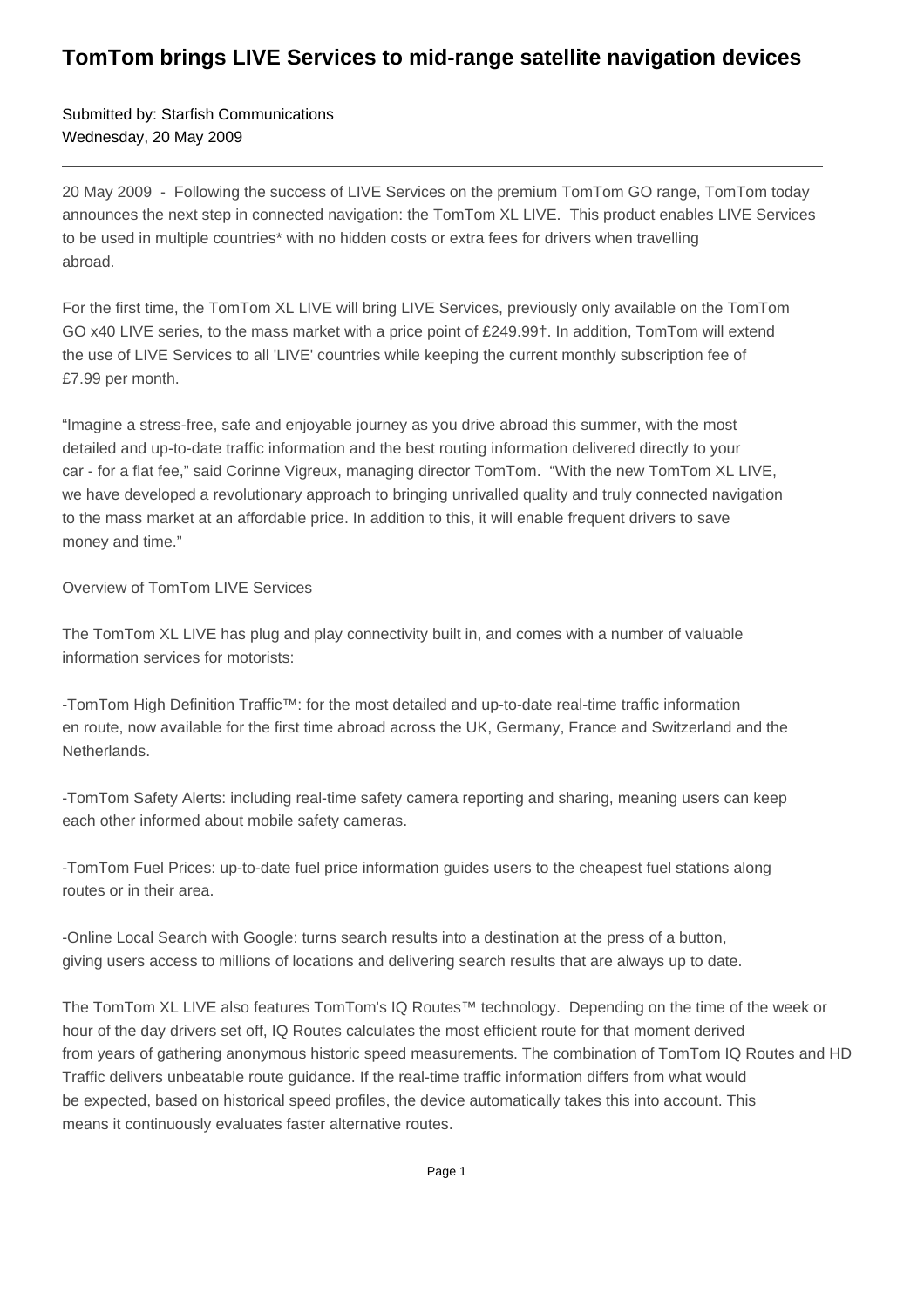The TomTom XL LIVE includes maps of 42 European countries.\*\*

Also included is a free three month trial of LIVE Services. After this, users can register for a monthly, flat fee subscription of £7.99. Alternatively, users can select a pre-paid subscription for six months (£47.99) or 12 months (£79.99) available via www.tomtom.com, TomTom HOME or in selected stores.

Compatibility for TomTom GO x40 LIVE customers

Current TomTom GO x40 LIVE customers will receive a free, automatic upgrade by the end of 2009, which will enable them to use their LIVE Services in all LIVE countries (UK, France, Germany, Switzerland and the Netherlands).

## Availability and pricing

The TomTom XL LIVE Europe 42 is expected to be available in stores in June 2009. The suggested retail price is £249.99†. For more information, please visit: www.tomtom.com

Notes to Editors:

† Prices are set by retailers and may vary.

\*LIVE Services are available in the UK, Germany, France, the Netherlands and Switzerland.

\*\*Andorra, Austria, Belgium, Bulgaria, Croatia, Czech Republic, Denmark, Estonia, Finland, France, Germany, Gibraltar, Hungary, Italy, Latvia, Liechtenstein, Lithuania, Luxembourg, Monaco, Norway, Poland, Portugal, the Republic of Ireland, San Marino, Slovakia, Slovenia, Spain, Sweden, Switzerland, the Netherlands, the UK and the Vatican City. Also including the connecting roads of Albania, Belarus, Bosnia-Herzegovina, Macedonia, Moldavia, Montenegro, Romania, Serbia, Ukraine and the Russian Federation. NOTE: LIVE Services are available only in the UK, Germany, France, the Netherlands and Switzerland.

For further information and product samples, please contact:

Jenny Hodge PR Manager, UK & Ireland TomTom Email: jenny.hodge@tomtom.com Tel: +44 (0)20 7529 8419 / +44 (0)7917 758949 Web site: www.tomtom.com

For high resolution TomTom images, please visit:

http://extranet.tomtom.com User name: press-tt Password: TomTom